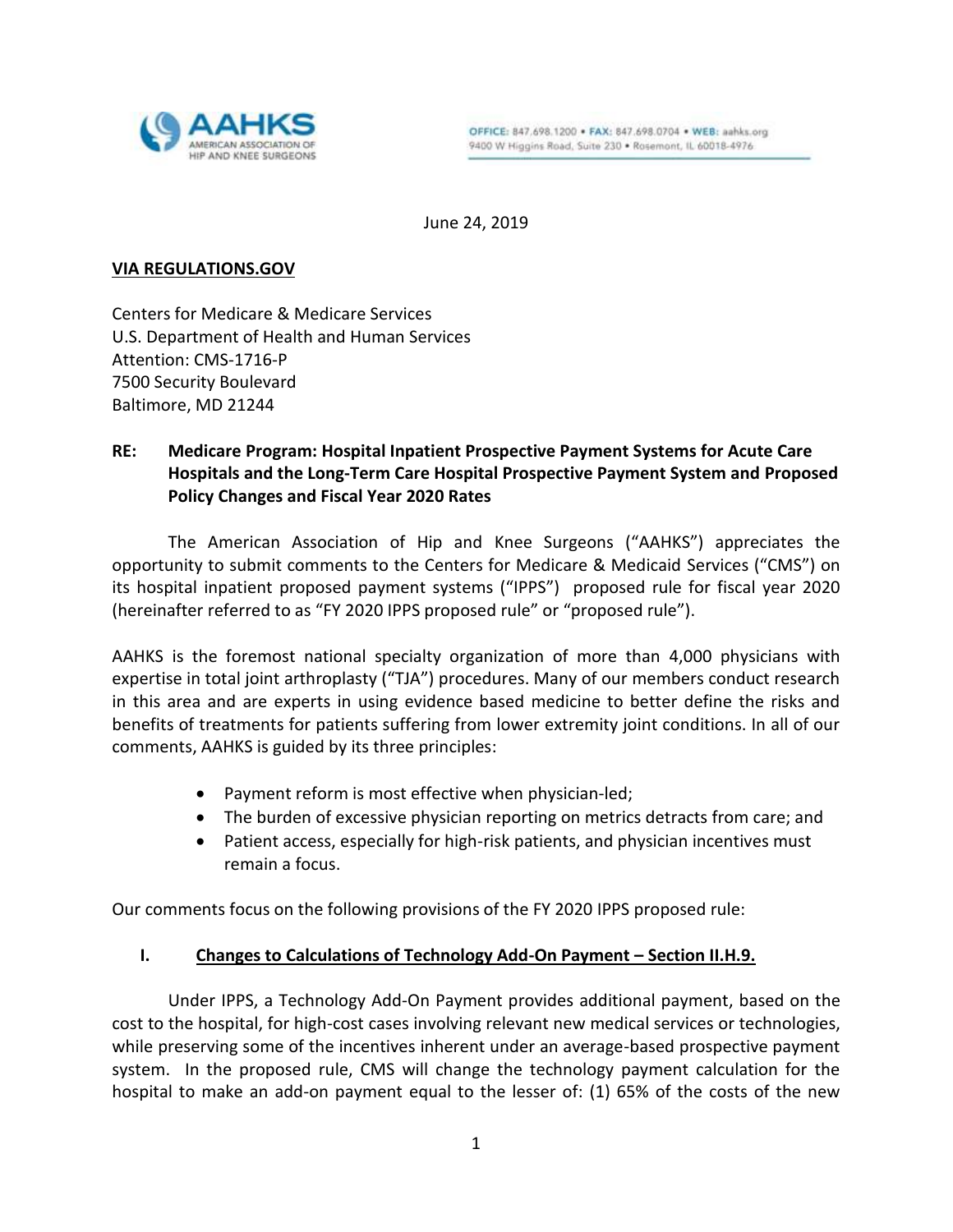medical service or technology; or (2) 65% of the amount by which the costs of the case exceed the standard DRG payment. Unless the discharge qualifies for an outlier payment, the additional Medicare payment would be limited to the full MS-DRG payment plus 65% of the estimated costs of the new technology or medical service.

AAHKS is supportive of CMS' proposal to change the calculations of the Technology Add-On Payment. AAHKS is encouraged by CMS efforts to foster the use of new technology that can ultimately help increase efficacy, effectiveness, and overall quality of patient care. This measure will reduce price barriers that previously may have disincentivized physicians and hospitals from using the most innovative technology or devices during TJA procedures. AAHKS supports proposals that reduce barriers that keep surgeons from using the latest innovative products that surgeons believe are clinical appropriate.

# **II. Request for Information on the New Technology Add-On Payment Substantial Clinical Improvement Criterion – Section II.H.6**

In the applications for the IPPS new technology add-on payment CMS lists several criteria that it uses to determine whether a new medical service or technology would represent a substantial clinical improvement, including whether use of the technology significantly improves clinical outcomes for a patient population as compared to currently available treatments. CMS is requesting feedback on whether new or changed regulatory provisions or new or changed guidance regarding additional aspects of the substantial clinical improvement evaluation process would be helpful. CMS asks whether it should provide more specificity or greater clarity on the types of evidence or study designs that may be considered by the agency in evaluating substantial clinical improvement. CMS asks:

- What data should be used to demonstrate whether the use of the technology substantially improves clinical outcomes for patients relative to existing technologies?
- What clinical outcomes data and patient reported measures data should be assessed to demonstrate substantial clinical improvement?

AAHKS believes that in collecting data to assess clinical improvement of outcomes, CMS should rely upon patient reported outcome tools that have already been developed with care by stakeholders. A forefront example is the Patient Reported Outcomes Summit for Total Joint Arthroplasty hosted in August 2015 by representatives from orthopaedic organizations (AAHKS, American Association of Orthopaedic Surgeons, The Hip Society, The Knee Society, and American Joint Replacement Registry), Centers for Medicare & Medicaid Services (CMS), Yale-New Haven Health Services Corporation Center for Outcomes Research and Evaluation (Yale/CORE), private payors and other stakeholders participated in the Summit. The Summit's goal was to obtain a consensus regarding the patient-reported outcomes (PRO) and risk variables suitable for total hip and knee arthroplasty performance measures.

The consensus of the Summit participants is that HOOS, JR. and KOOS, JR instruments should be used for the PRO measures specific to hip and knee arthroplasty. The HOOS, JR. and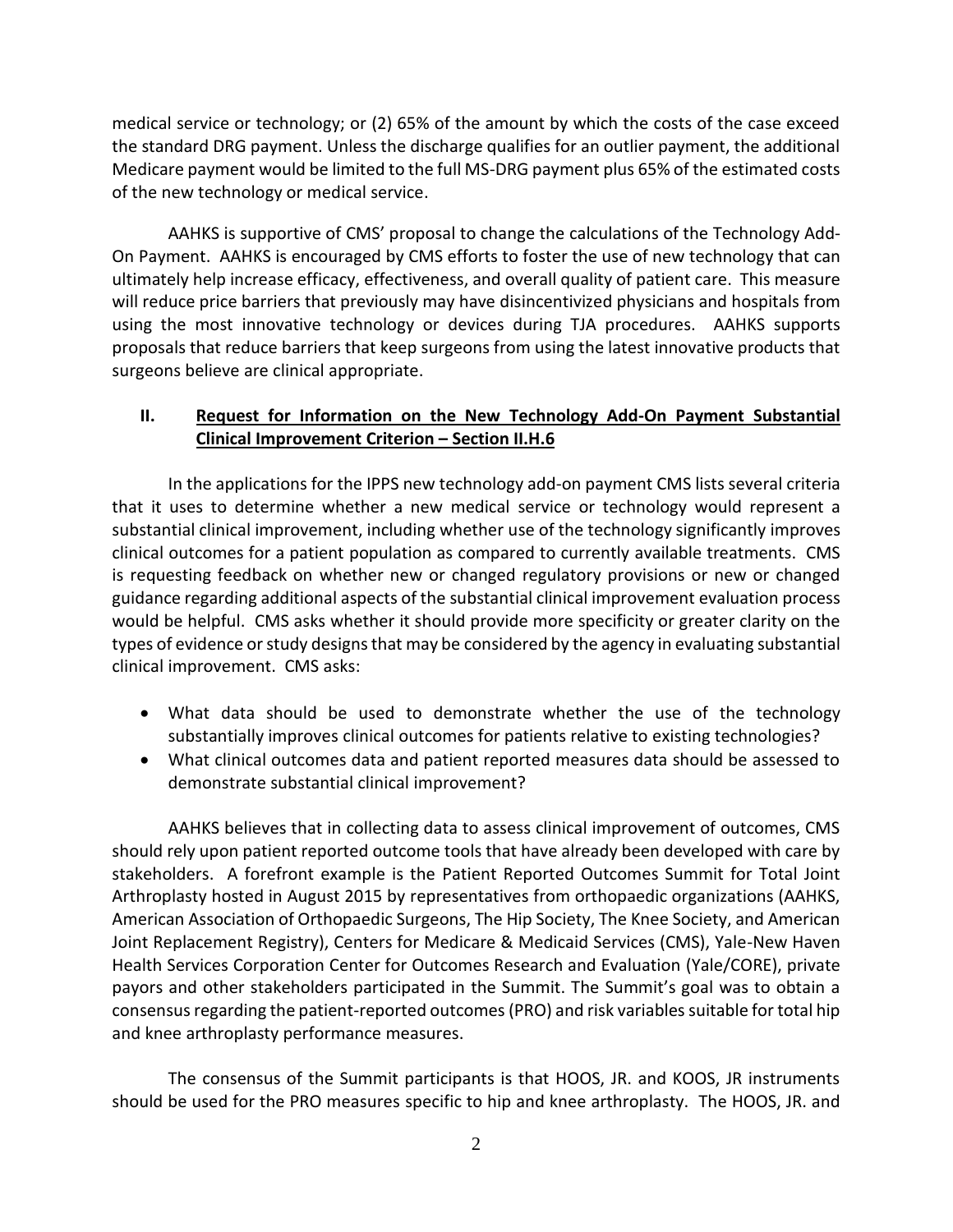KOOS, JR. surveys are short-forms developed using an evaluation of the data obtained from the Hospital for Special Surgery joint replacement registry. A cohort of patients undergoing unilateral THA and TKA who completed both pre-operative and 2 year post-operative HOOS and KOOS hip and knee specific PROMs were identified for the development and validation of these new joint replacement specific short-forms. All HOOS and KOOS items were first assessed for relevance (pre-arthroplasty patients were asked to rate the importance of each item), difficulty (based on pre-operative scores in patients undergoing joint arthroplasty), redundancy (5 Pain domain items on both the HOOS and KOOS overlap with Activities of Daily Living and/or Sports & Recreation items), and missingness (items in which more than 10% of respondents skipped the item were excluded).

The HOOS, JR. and KOOS, JR. surveys represent efficient and reliable short-form alternatives to the full HOOS and KOOS surveys. We believe the forms should be used for assessing the clinical improvement attributable to any proposed new technology impacting lower joint replacement.

#### **III. Hospital Quality Programs**

#### **a. Hospital Readmissions Reduction Program - Section IV.G.3**

In the proposed rule, CMS seeks to establish a sub-regulatory process to address any potential future non-substantive changes to the payment adjustment factor components in the Hospital Readmission Reduction ("HRR") Program. Additionally, CMS will adopt a measure removal policy that aligns with the removal policies previously adopted in other quality reporting and quality payment programs to ensure consistent and uniform quality measurement and the discarding of superfluous measures.

AAHKS appreciates the opportunity to comment on the development of such a subregulatory process. As CMS develops this new process, CMS should reach out to relevant specialty society groups to incorporate their expertise of how the HRR program can impact clinical actions by physicians. AAHKS is willing to cooperate with CMS to determine the most effective and less burdensome way to incorporate these insights into sub-regulatory policy development. Furthermore, AAHKS is supportive of efforts that will reduce unnecessary burdens on physicians that hinder physicians from focusing on delivering optimal care to their patients. Additionally, we support the consistency and streamlining of the measure removal policy because it improves stakeholders understanding of how the Hospital Quality Programs operate.

# **b. Accounting for Social Risk Factors: Update on Confidential Reporting of Stratified Data for Hospital Quality Measures – Section IV.G.11**

CMS provides hospitals with confidential hospital specific reports ("HSRs") containing stratified results in the hope that hospitals can use their results from the disparity methods to identify and develop strategies to reduce disparities in the quality of care for patients through targeted improvement efforts. In the FY 2019 IPPS final rule, the pneumonia readmission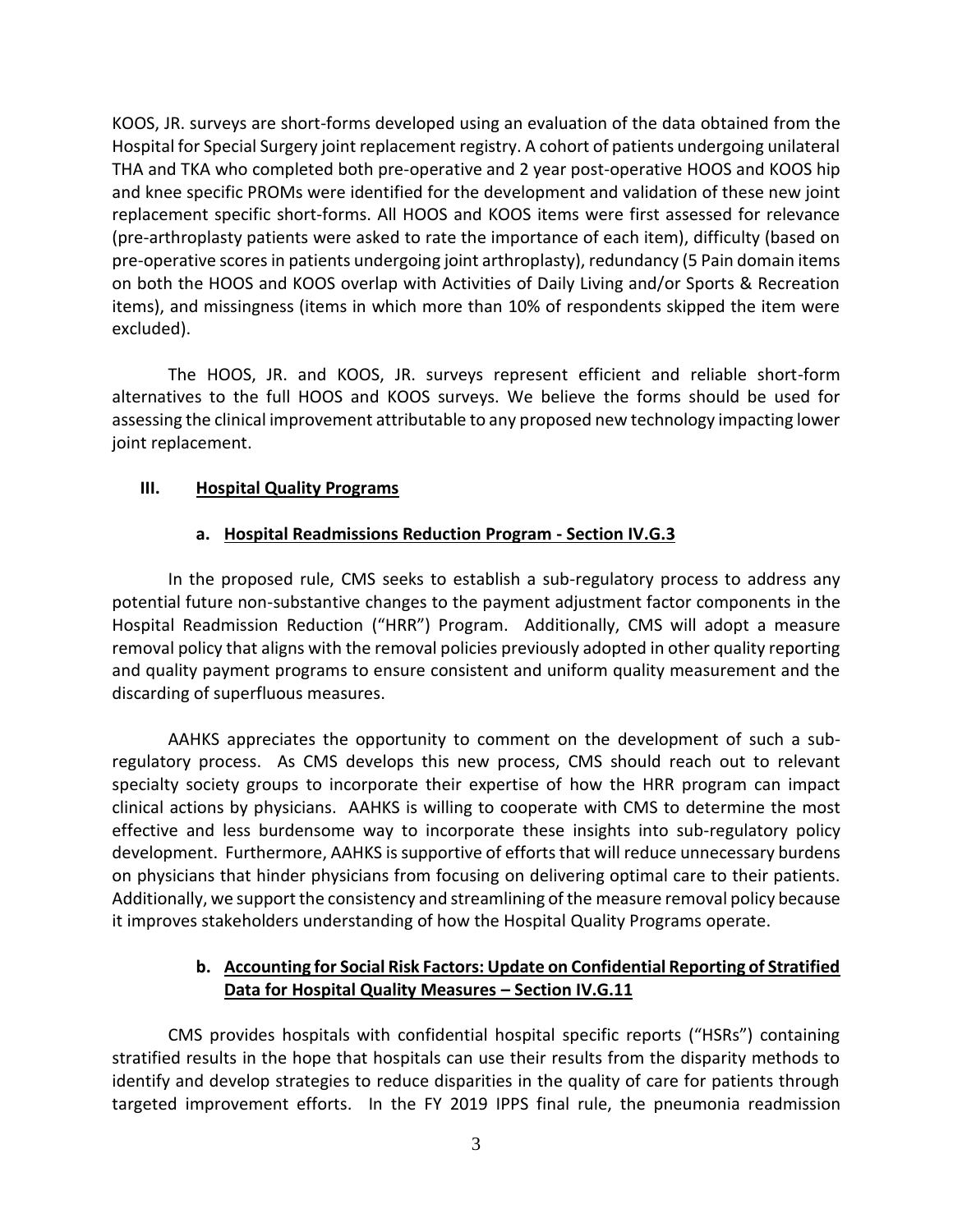measure was the only measure, using both disparity methods that was made available to hospitals during a month-long confidential reporting period in late summer of 2018. In the proposed rule, CMS proposes to add to the confidential HSR for claims-based measures and the confidential reporting of disparity results for 5 additional claims-based measures which includes the Elective Primary THA and/or TKA (NQF #1551) (THA/TKA Readmission measure).

AAHKS is appreciative of CMS' decision to assess disparities in the quality of care concerning elective primary THA and/or TKA as a performance measure. AAHKS believes that adequate risk adjustment is vital to appropriately incentivize providers. AAHKS anticipates that the information shared in the confidential HSR should help hospitals and CMS make appropriate decisions as it relates to the disparities and risk adjustment.

#### **c. Hospital Inpatient Quality Reporting Program – Section VIII.A.5**

In the proposed rule, CMS seeks to adopt 2 new opioid-related electronic clinical quality measures ("eCQMs") beginning with the CY 2021 reporting period/FY 2023 payment determination: (1) the Safe Use of Opioids – Concurrent Prescribing eCQM, which focuses on concurrent prescriptions of opioids and benzodiazepines at discharge, in an area of high-risk prescribing; and (2) the Hospital Harm Opioid-Related Adverse Events eCQM, which seeks to reduce adverse events associated with the administration of opioids in the hospital setting by assessing the administration of naloxone as an indicator of harm.

AAHKS is grateful for the Administration's consistent attention to the opioid addiction crisis. We appreciate that these measure focus specifically on in-hospital opioid-related adverse events, rather than opioid overdose events that happen in the community and that may bring a patient into the emergency department. AAHKS encourages CMS to initially introduce both measures as *voluntary* for hospitals. As such, CMS will have the opportunity to gather evidence based information on these measures to determine if the measures inappropriately disincentivize the use of benzodiazepines before the measure is incorporated more widely or made mandatory. For example, while naloxone may be a surrogate indicator of opioid overdose, some have expressed a concern that labeling the use of naloxone as an indicator of harm may deter hospitals from accurately reporting or using this important treatment which helps patients recover from overdose. We believe that standard clinical procedures to reduce opioid-related adverse events are rapidly emerging and will place clinicians and hospitals in a better position to manage clinical behavior under this measure soon. As these developments emerge, we don't want to unintentionally detract from our concerted efforts to treat and respond to opioid addiction and overdoses.

We additionally wish to share that AAHKS members are working to reduce opioid use through effective care management. We believe there could be value in developing a MIPS quality measure for opioid-sparing approaches to managing pain. With the opioid crisis in mind, AAHKS intends to develop an opioid-sparing pain management quality measure applicable to TJA. Our overall goal is to develop or identify three process, three structural, and three outcomesbased measures for the physician to use at their discretion to satisfy various reporting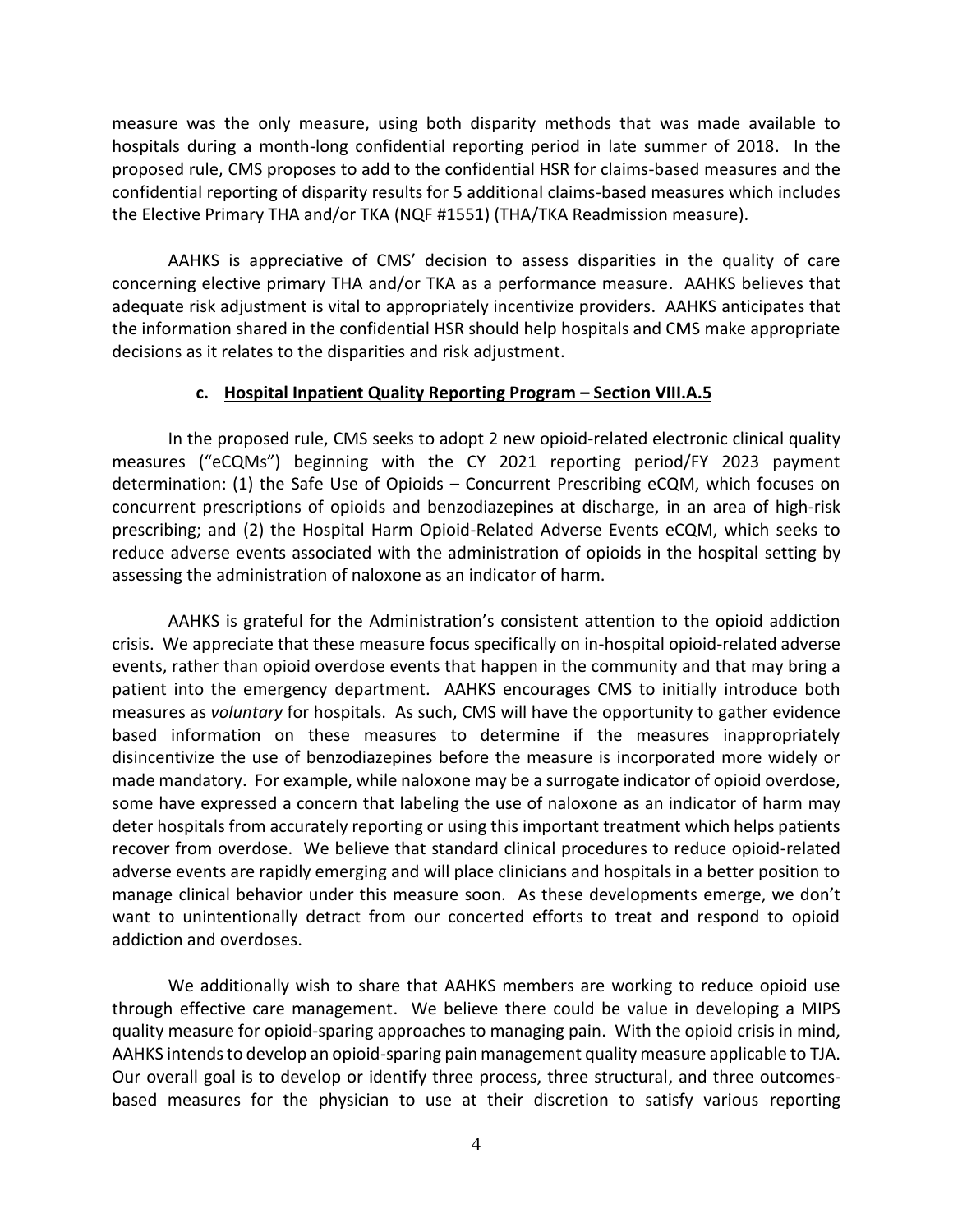requirements. We request that these measures be reviewed and validated by appropriate entities within HHS after they are developed.

### **d. Remove Claims Based Hospital Wide All-Cause Readmission Measure with Hybrid Hospital Wide Measure - Section VII.A.5.b**

In the proposed rule, CMS seeks to remove the Claims-Based Hospital-Wide All-Cause Readmission measure and replace with the proposed Hybrid Hospital-Wide All-Cause Readmission ("HWR") and require reporting beginning with the FY 2026 payment determination after 2 years of voluntary reporting of the Hybrid HWR measure. The HWR measures estimates the hospital-level, risk-standardized rate of unplanned, all-cause readmission after admission for any eligible condition within 30 days of hospital discharge. The Hybrid HWR measure uses a combination of administrative data and a set of core clinical data elements extracted from hospital EHRs for each hospitalized Medicare FFS beneficiary over the age of 65 years, which is why it is referred to as a "hybrid" measure.

AAHKS is committed to improving outcome reporting to increase accuracy and utility, such that what is collected is useful to patients and decision makers, but doing so with a reduction in the administrative burdens on physicians. As such we appreciate CMS' view point of implementing this measure on a voluntary basis before requiring reporting. During the voluntary time period, CMS should evaluate the effectiveness of the Hybrid HWR measure before requiring the measure on all hospitals.

# **IV. Medicare and Medicaid Proposed Promoting Interoperability Program** - **Section VIII.D.3**

In the proposed rule, CMS will continue to use the Query of the Prescription Drug Monitoring Program ("PDMP") measure as optional and available for bonus points instead of being required as was finalized last year. Further, CMS will remove the Verify Opioid Treatment Agreement measure beginning in CY 2020 from the Promoting Interoperability Program because of received feedback from stakeholders that this measure presents significant implementation challenges, leads to an increase in burden, and does not further interoperability.

AAHKS is supportive of CMS actions towards PDMP measure and the Verify Opioid Treatment Agreement. AAHKS supports the use of quality measures to improve the quality of care for our patients. Thus, AAHKS is supportive of CMS decisions to continue to use PDMP as an optional measure that is available for bonus points instead of requiring the measure. Furthermore, AAHKS is appreciative of CMS listening to feedback from stakeholders that the Verify Opioid Treatment Agreement measure presents significant implementation challenges.